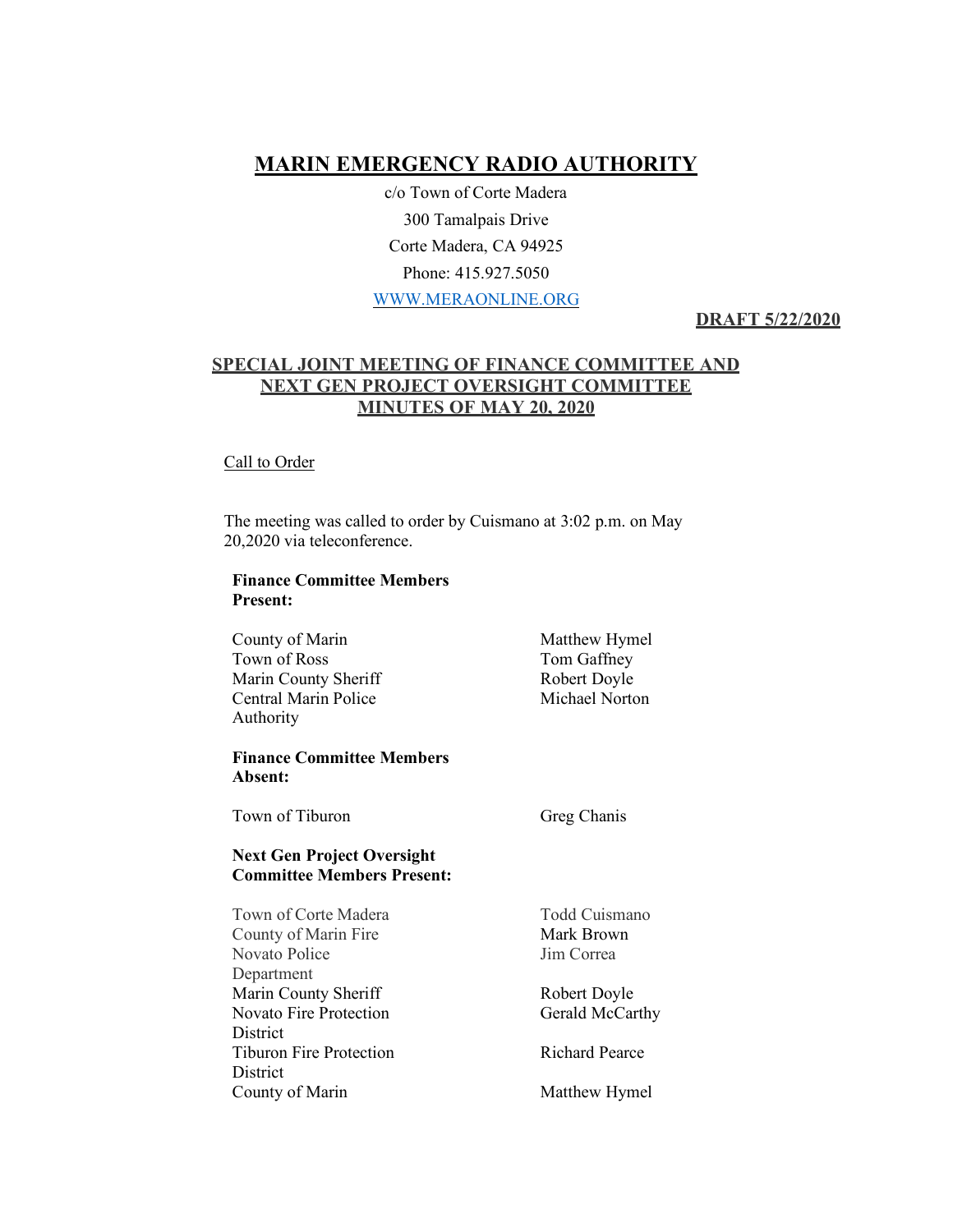**2 |** Page

|    | Town of Ross                                                                                                          | Tom Gaffney                                                                                            |
|----|-----------------------------------------------------------------------------------------------------------------------|--------------------------------------------------------------------------------------------------------|
|    | <b>Next Gen Project Oversight</b><br><b>Committee Members Absent:</b>                                                 |                                                                                                        |
|    | None                                                                                                                  |                                                                                                        |
|    | <b>Staff Present:</b>                                                                                                 |                                                                                                        |
|    | <b>MERA Executive Officer</b><br>MERA Deputy Exec. Officer - Next<br>Gen Project                                      | Maureen Cassingham<br>Dave Jeffries                                                                    |
|    | MERA Admin Assistant – Next Gen<br>Project                                                                            | Maura Griffin                                                                                          |
|    | <b>MERA</b> Operations<br>Officer                                                                                     | Raul Rojas                                                                                             |
|    | <b>Guests Present:</b>                                                                                                |                                                                                                        |
|    | David Mortimer<br>Mark Hannah<br>Ahmed Chohan<br>Mike Soderman<br>Kevin Uhl<br>David Anderson<br>Jennifer DiPasquale  | <b>DPW</b><br><b>AECOM</b><br><b>AECOM</b><br><b>AECOM</b><br><b>AECOM</b><br><b>AECOM</b><br>Motorola |
|    | <b>Project Oversight Committee</b>                                                                                    | A. Approval of Minutes from the Meeting of the August 28 <sup>th</sup> , 2019 Next Gen                 |
|    | Project Oversight Committee Meeting as presented.'<br>AYES:<br>NAYS:<br><b>ABSTENATIONS:</b><br><b>Motion Carried</b> | $M/S/P$ Brown/Pearce to approve minutes of the August $28th$ , 2019 Next Gen<br>All<br>None<br>None    |
| B. | Approval of Minutes from the Meeting of the March 11, 2020 Finance<br>Committee                                       |                                                                                                        |
|    | Committee Meeting as presented.'                                                                                      | $M/S/P$ Gaffney/Hymel to approve minutes of the March 11 <sup>th</sup> , 2020 Finance                  |

| AYES:                 | All  |
|-----------------------|------|
| NAYS:                 | None |
| ABSTENATIONS:         | None |
| <b>Motion Carried</b> |      |

C. Proposed Contract Change Order #12 – Early Order Radios and Assistance to **Firefighters Grant**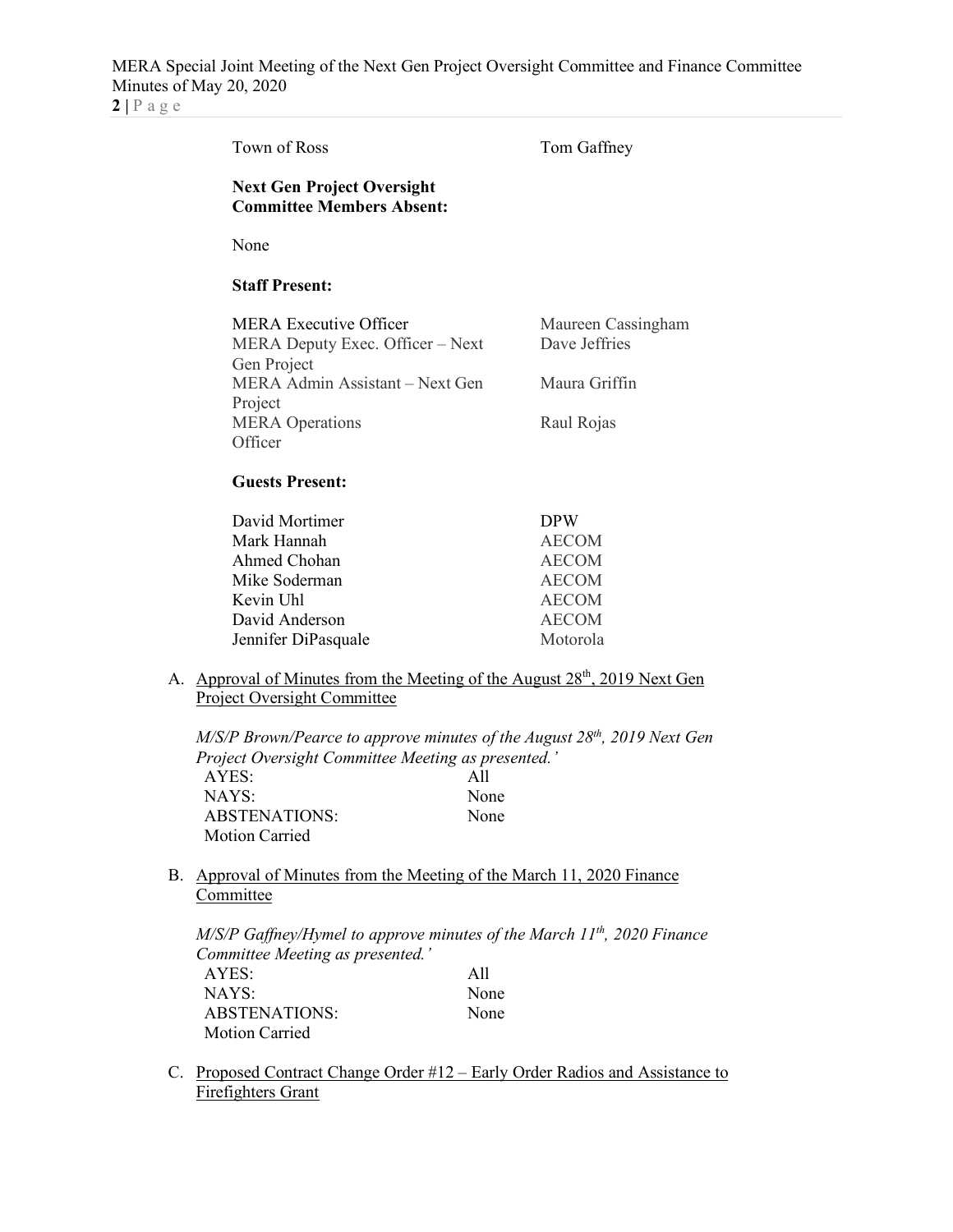Rojas summarized that in September 2019 the Marin County Fire Department was awarded a grant of approximately 1.8 Million Dollars from Homeland Security and FEMA. The grant covers 600 portable radios and 332 upgraded mobile early order radios.

Brown continues that his strategy for using the grant was to upgrade the entire MERA Fire radio system to tri-band radios with two main goals: (1) to help with the transition to the Next Gen System by speeding up implementation and (2) to assert the VHF bandwidth into all radios as required by the statewide Fire Mutual Aid System. All Fire vehicles in California are required to have VHF capabilities, helping with interoperability. At the time that the grant was written, the total quantity of radios was best estimated at 600 portable radios and 332 mobile radios. These are the number of radios that are currently being used in the MERA system, as well as a radio cache that can be used for possible repairs, and future training purposes. This cache consists of approximately 60 portable radios and 7 mobile radios.

One of the main objectives for the use of the grant is to help offset costs for MERA with the upgrade to the Next Gen System. After allocating the grant funds towards the project, the hard costs were close to \$200,000 less than anticipated in total. There were, however, some soft costs that were harder to identify, such as the portable chargers and other radio accessories.

Additionally, there are some Fire agencies that made an early order for Next Gen Radios, and those radios will come back into MERA's Next Gen Radio System inventory and can be used for other public safety agencies in the future. One of the biggest benefits of these early order radios is that fire engines are one of the hardest types of mobile installations to process and schedule, and these will already be completed prior to the rest of the fleet.

Gaffney asks how many total radios are being purchased systemwide? Jeffries responds that the system will be about 3,000 radios in total. Gaffney continues, concerned that out of the total budget of 7.4 Million Dollars, 4.5 Million Dollars is being spent on 932 radios, only leaving 3 Million Dollars in budget for the remaining 2,000 radios. Brown comments that as they were working through the grant, they made sure not to increase the cost to MERA. He clarifies that MERA will not be fronting any money to be reimbursed from the grant, the County of Marin is fronting the value of the grant to be reimbursed to the County when the grant is funded. During the radio inventory count process, it was ensured that the number of radios, and the additional increased frequency bands did not incur any additional costs to MERA. These total costs were approximately \$200,000 less than originally anticipated.

Jeffries asks Gaffney if his question is referring to the cost for a portion of the radios, in relation to the total budget cost, and is there a mismatch of cost there? Gaffney clarifies that his worry is that about 900 radios are costing approximately 60% of the total MERA radio budget, which should cover 3,000 radios. Rojas responds in agreement that Gaffney is indeed correct, the value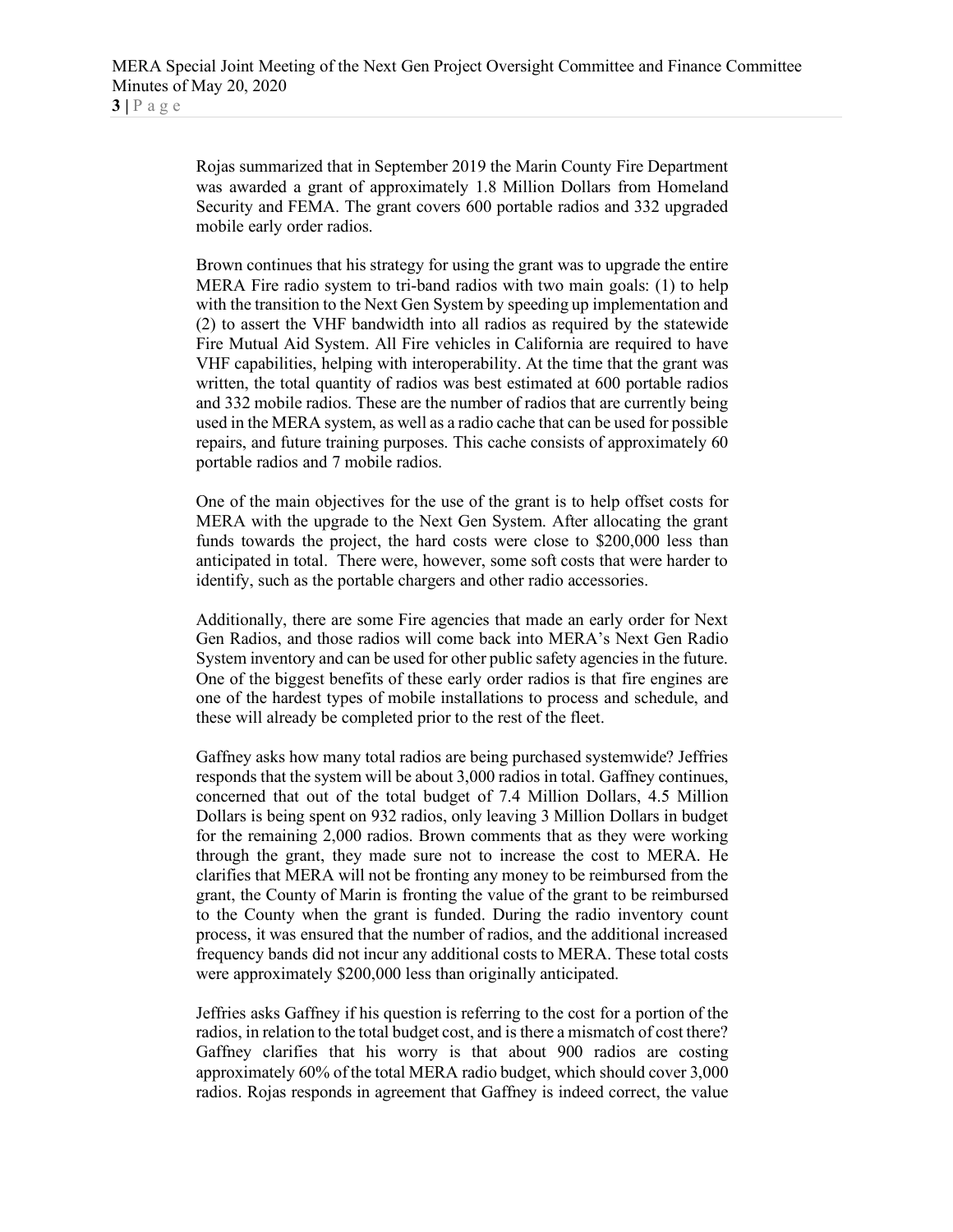of these 900 radios seems to be almost double the original quoted cost. Rojas continues that because these radios have more capabilities, they are priced higher by proportion then what the other radios will cost the project, but it is a net decrease in total cost by \$100,000 - \$200,000 to the project because of the grant funds.

Gaffney explains that these radios, prior to the enhancement, cost over \$4,000 each, but the budget covers a little over \$1,000 per radio. Cusimano questions Rojas "is this going to be the cost going forward for the rest of the radios for the project?" Rojas responds "no, Motorola will honor the original quote per radio, and the costs for the remaining radios will remain the same."

Jeffries replies that the budget amount it is roughly 7.5 Million Dollars for vendor radios. If the early order radios cover one third of budget amount, the MERA cost should be approximately 2.5 Million Dollars, not 4 Million Dollars. So, at this price point, this budget line item of 7.5 Million Dollars is half of what it should be to cover the 3,000 radios.

Hymel responds that between Rojas, Jeffries and MERA Staff, they can work on spreading out the numbers because there are also non-public safety radios that still need to be reconciled, as well as some credits that can be applied to ensure that MERA is not any worse off by taking this action of early order radios. Hymel concludes that there should be a follow up to look at and reconcile the vendor radio budget. Rojas and Gaffney agree that a meeting should follow to discuss reconciliation of the per radio costs. Cusimano suggests they should proceed by approving this item with the amendment that they will continue to work on this budget reconciliation together. Hymel recommends approval of this item pending the confirmation that it does not make MERA any worse off.

*M/S/P Hymel/Pearce to approve Proposed Contract Change Order #12 – Early Order Radios and Assistance to Firefighters Grant as presented to the Finance Committee.'*

AYES: All NAYS: None ABSTENATIONS: None Motion Carried

## D. AECOM Next Gen Radio System Customer Design Review Submittal Analysis – Third Party Review

Cassingham summarizes that AECOM was engaged by the MERA Governing Board in February of 2020 to deliver a third-party review of Motorola's Customer Design Review Documents to best as possible inform the construction of the Next Gen System Project. Since then, AECOM has been working, via conference call and document sharing, to create their analysis of the document submitted thus far by Motorola. The latest iteration, as Cusimano mentioned, was provided for the Boards' review and comment. The team who put the document together, Kevin Uhl, Mike Soderman, David Anderson,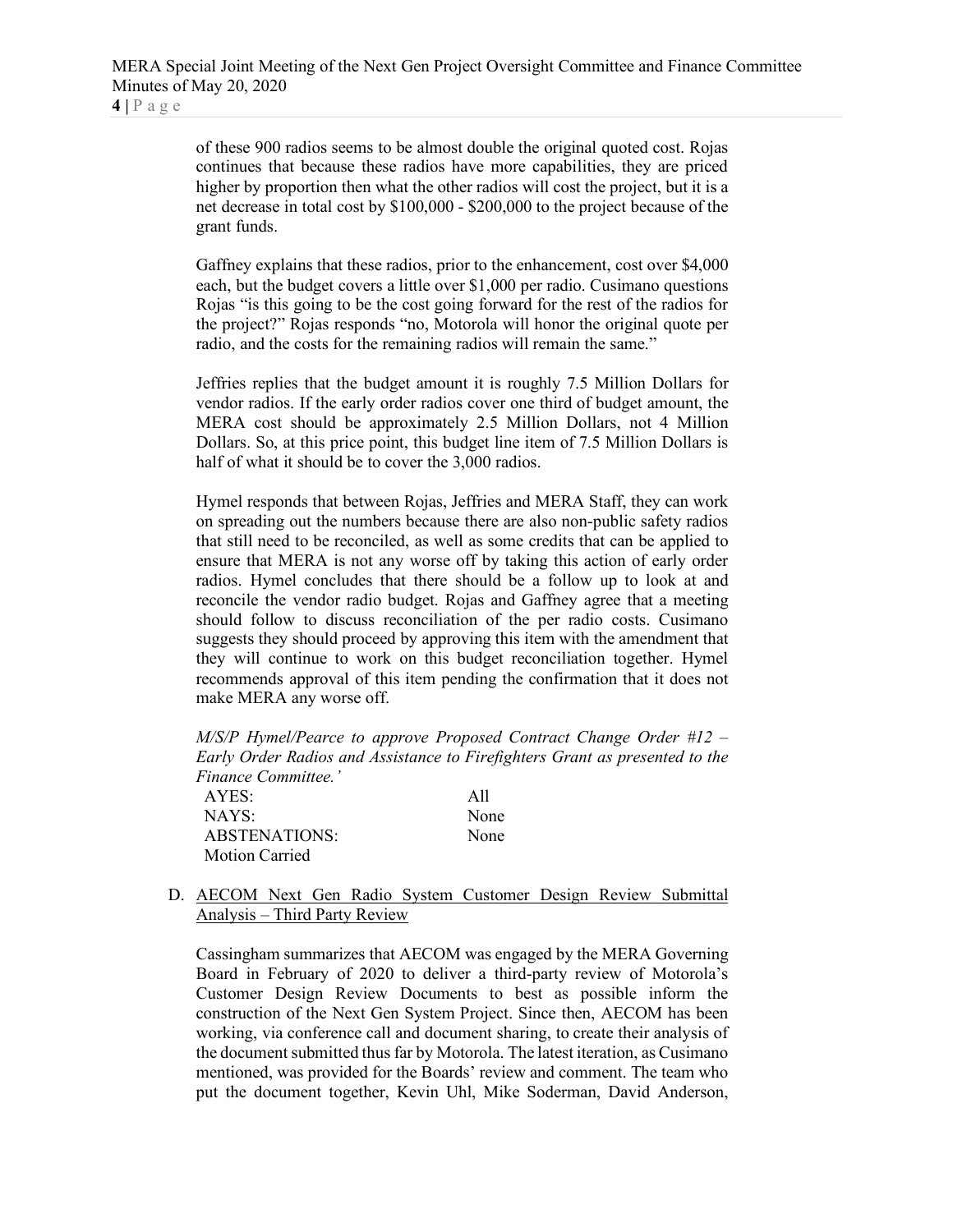Ahmed Chohan are on the meeting call today and will be presenting their report.

Mike Soderman begins by summarizing the key points and concerns of the AECOM Next Gen Radio System Customer Design Review Analysis for review. Overall AECOM believes, in general, that the architecture of the proposed System from Motorola is a feasible solution for a 750MHz P-25 Radio System that will work and meet the intent of MERA's functional requirements. In AECOM's Review of the design documentation, AECOM notes issues that they recommend should be resolved to minimize risks that can cause increased costs and/or delays in schedule. While the comments are provided in further detail in each of the CDR documents in section 5 of the Report, Soderman would like to share the key points of concern. Soderman introduces his team to share further.

Mark Hannah continues by voicing his challenges in reviewing the Motorola Customer Design Review documents due to inconsistencies and discrepancies in documents. Hannah believes having a clear design within the documents will minimize future change orders and create smooth budget implementation moving forward, in the best interests of the vendor and MERA. There were four key areas that had the biggest issues when reviewing the CDR documents. Beginning with the microwave system, this is the communications network that links all the sites and subsystems together. It is a critical point for the radio system and must be reliable. The approach presented by Motorola was good according to Hannah, but the documents seemed to contain multiple designs and needed clarification to find the final design. Ultimately there needs to be one design agreed upon, and the documentation needs to be consistent with that design. This is required to finalize the frequency coordination and complete FCC licensing for the microwave network.

The next discrepancy noted was there seems to be obstructions from trees from some of the paths as documented in the in the Path Engineering Profile. Hannah says they were assured that a Path Survey had been performed in 2017, however there is no documentation to support this. Normally when a physical Path Survey is preformed, any potential obstructions noted in the modelling software are physically measured to confirm if they are an issue or not. AECOM recommends that these paths are reverified to confirm there are no issues and will not expose the Project to further risks and delay in budget. If this is not done, there is a possibility that a site can be determined to be unreachable and another site will have to be found.

Anderson, Radio Design Engineer, introduces himself and stresses the importance of the reliability of this new radio System. Modern 750MHz systems are typically designed for balanced talk-in and talk-out two-way operations. Although MERA's Next Gen System is designed with the equipment typically used for these two-way operations, the area throughout the County guaranteed for talk-out is lower than that of talk-in, creating an imbalance in the radio system. AECOM recommends that the talk-in guarantee be increased to meet the talk-out guarantee in all parts of the county.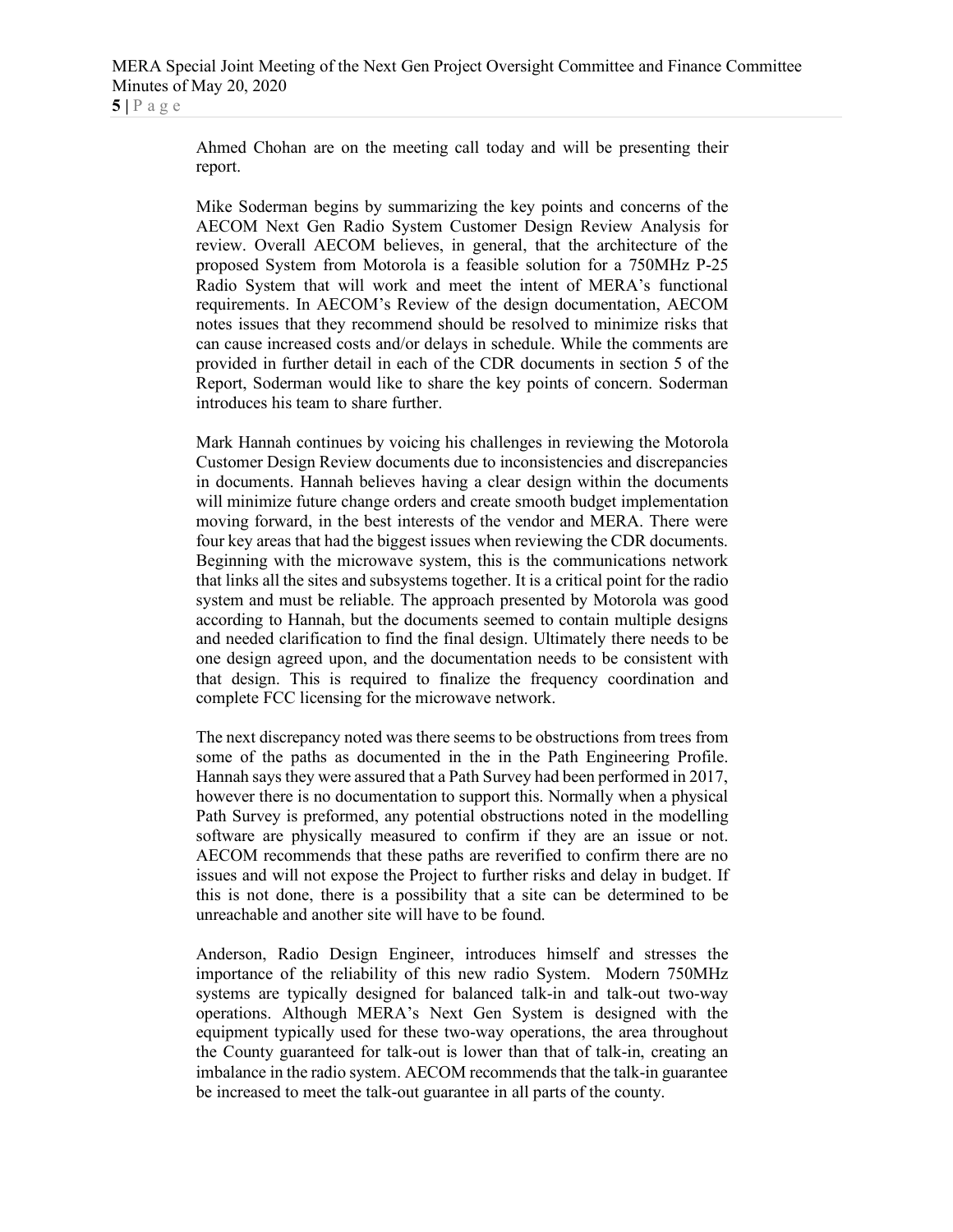Anderson continues, the MERA RFP clearly shows the intention of providing users with clear voice quality; however, the Coverage Acceptance Test Plan which is to proof performance of radio coverage, is unclear on the methods and procedures used. AECOM has provided an edited version of the Coverage Acceptance Test Plan that, if completed with the suggested alterations, will serve as a good mechanism to test the installed and delivered radio system according to real human voice quality. Radio coverage is crucially important for the MERA Next Gen Project; therefore, AECOM provides guidance on how to strengthen the coverage agreement, and how to test the coverage of the delivered system to ensuring voice quality.

Uhl continues to review the project schedule as another key point, stating that the schedule is an area of risk, and is important to examine. Vital points for the Project Schedule are to make sure all the basic tasks are covered, they are in the right sequence, with a good understanding when key steps will occur, and when the project will be completed. The preliminary schedule that AECOM reviewed was reasonable in tasks, sequence, and level of detail. The overall schedule of 3 years seems like a reasonable time period for completion of the MERA Project says Uhl. As predicted, it is unlikely there will be any issues with Motorola ordering the equipment, or staging it, or shipping it to a facility located within the County. However, from past experiences with similar type projects, Uhl suggests the biggest risks keeping the project on schedule will be the development of the radio sites.

There are 2 years allotted in the Project Schedule for site development towards 10 existing sites, and much of site acquisition and the permitting process has already been completed. AECOM feels 2 years is reasonable, but this area of the project should receive focus to be completed on time.

Another key area affecting the Project Schedule, that was discussed previously, is the installment of mobile radios for fire services. Not completing mobile radio installations prior to cutover has risk. With the plan to go with dual band radios, fleet mapping code plug development and installations can begin much earlier, and the schedule needs to be updated to reflect that says Uhl. After reviewing the mobile implementation plan in the CDR package, it is noted that the deployment schedule for the mobiles, including the number of mobile installations required per week, has not yet been included in the CDR. Uhl concludes that he has summarized the key points of concern in AECOM's Review of Motorola's Customer Design Review Documents.

Cusimano thanks AECOM for the detailed analysis and opens the floor for questions. Jeffries summarizes that the next steps for this process are developing a task list of items that need to be corrected and/or followed up with Motorola. A caveat being many of the recommendations by AECOM include additional work which may be subject to a change order being proposed by Motorola. Jeffries expects to connect with Motorola the following week.